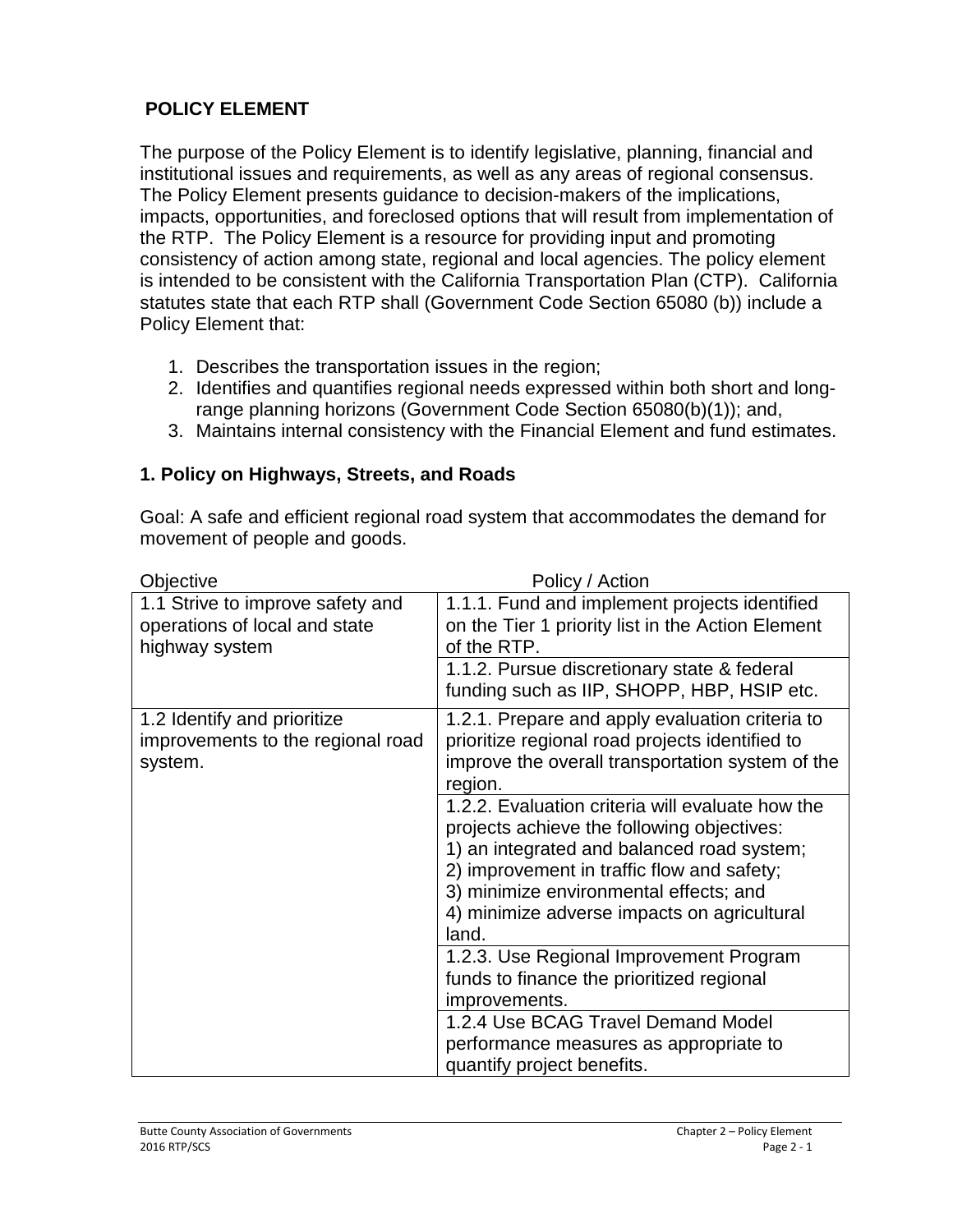# **2. Policy on Transit**

Goal: Provide an efficient, effective, coordinated regional transit system that increases mobility for urban and rural populations, including those located in disadvantaged areas of the region.

| <b>Objective</b>                     | Policy / Action                                                      |
|--------------------------------------|----------------------------------------------------------------------|
|                                      | 2.1.1. Provide complementary dial-a-ride transit                     |
|                                      | services for the elderly, handicapped, and                           |
| 2.1. Meet all transit needs that are | those residents not served by a fixed route                          |
| "reasonable to meet."                | service within the service area.                                     |
|                                      | 2.1.2. Provide adequate fixed route transit                          |
|                                      | system to serve the general public, including                        |
|                                      | those populations who rely most on transit.                          |
|                                      | 2.1.3. Maintain the locally developed Human                          |
|                                      | Services Coordinated Transportation Plan.                            |
|                                      | 2.2.1. Expand service as necessary to increase<br>overall ridership. |
| 2.2. Increase transit ridership that | 2.2.2. Support Intelligent Transportation                            |
| exceeds annual population growth     | System (ITS) projects which improve transit                          |
| rate for Butte County.               | operations.                                                          |
|                                      | 2.2.3. Work with larger employers (i.e.                              |
|                                      | University) for transit incentive programs.                          |
|                                      | 2.2.4. Evaluate fixed route system and identify                      |
|                                      | best methods for increasing ridership, as                            |
|                                      | needed.                                                              |
|                                      | 2.2.5. Explore "best practices" in other regions                     |
|                                      | to learn from and consider for increased                             |
|                                      | ridership and customer satisfaction for transit.                     |
|                                      | 2.3.1. Include Social Services Transportation                        |
| 2.3. Promote citizen participation   | <b>Advisory Council and Coordinated</b>                              |
| and education in transit planning    | Transportation Working Group in the regional                         |
| and operations.                      | transit planning process.                                            |
|                                      | 2.3.2. Use the BCAG newsletter and website                           |
|                                      | for transit education and information.                               |
| 2.4. Maintain a reliable transit     | 2.4.1. Monitor contractor for timely transit                         |
| system.                              | operations reporting.                                                |
|                                      | 2.4.2. Conduct Preventative Maintenance                              |
|                                      | Inspections for transit fleet.                                       |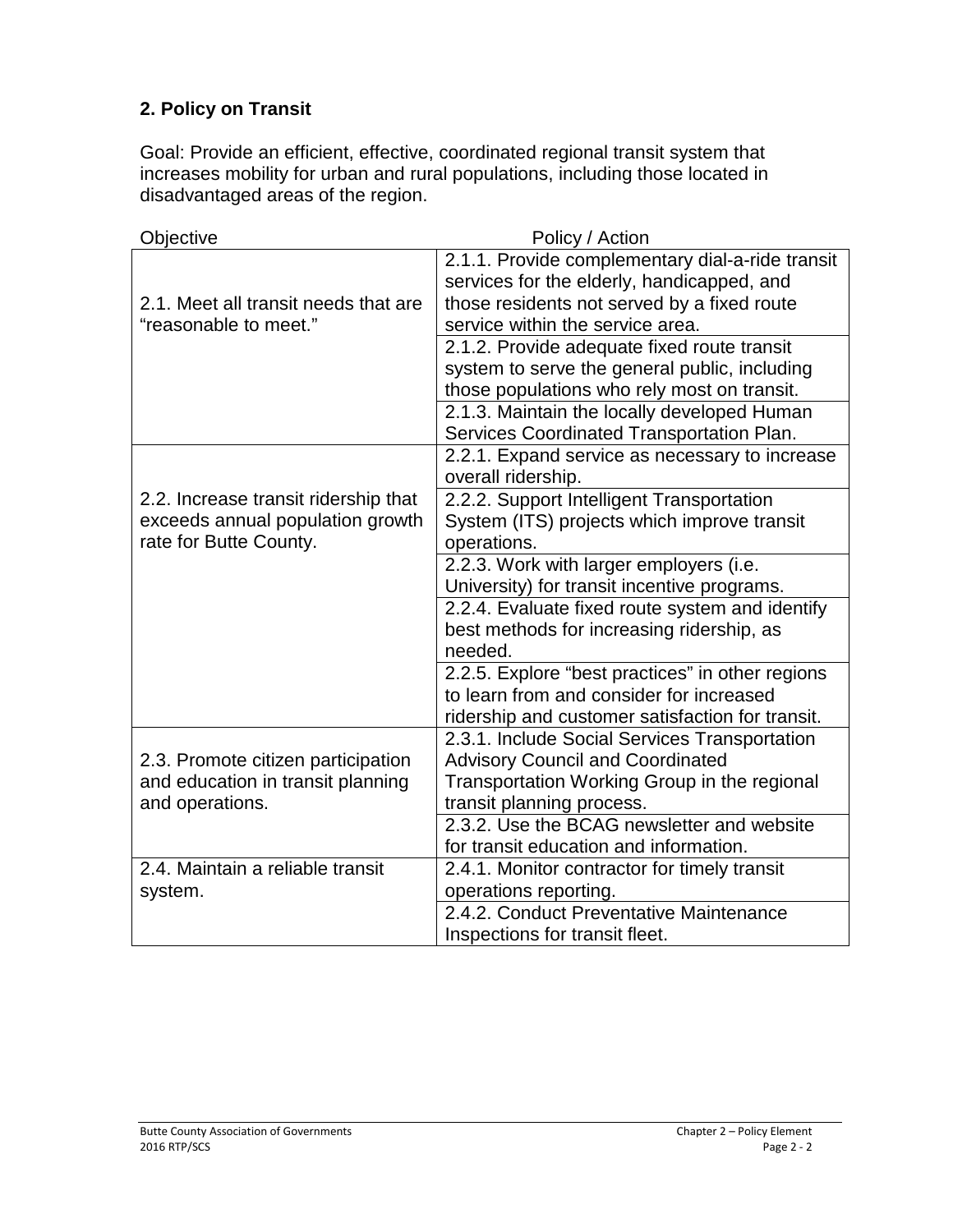## **3. Policy on Rail**

Goal: A rail system that provides safe and reliable service for people and goods.

| <b>Objective</b>                                                       | Policy / Action                                                                                                                                                                                                       |
|------------------------------------------------------------------------|-----------------------------------------------------------------------------------------------------------------------------------------------------------------------------------------------------------------------|
| 3.1. Maintain and expand<br>passenger service through Butte<br>County. | 3.1.1. Monitor the activities of Amtrak to assure<br>passenger rail services in Butte County.<br>3.1.2. Encourage the High Speed Rail Authority<br>to consider implementing service connecting<br>Chico to Sacramento |
|                                                                        | 3.1.3. Pursue state and federal grant funding<br>for rail safety projects.                                                                                                                                            |

### **4. Policy on Goods Movement**

Goal: Provide a transportation system that enables safe movement of goods in and through Butte County.

| Objective                                                            | Policy / Action                                                                                                                                         |
|----------------------------------------------------------------------|---------------------------------------------------------------------------------------------------------------------------------------------------------|
| 4.1. Provide an adequate regional<br>road system for goods movement. | 4.1.1. Work with state and federal legislators to<br>lobby for funding to develop continuous four<br>lane highway to Chico on the SR 70/99<br>Corridor. |
|                                                                      | 4.1.2. Leverage regional share funds for<br>Caltrans interregional share and State Highway<br>Operations and Protection Program.                        |

### **5. Policy on Aviation**

Goal: A fully functional and integrated air service and airport system complementary to the countywide transportation system.

| Objective                          | Policy / Action                               |
|------------------------------------|-----------------------------------------------|
| 5.1. Maintain daily commercial     | 5.1.1. Support the acquisition of commercial  |
| airline service to the Bay Area.   | airline service in Butte County.              |
| 5.2. Work with local agencies to   | 5.2.1. Support the Butte County Airport Land  |
| ensure compatible land uses        | Use Commission and local airports in their    |
| around existing airports to reduce | efforts to ensure compatible land uses around |
| noise conflicts.                   | airports.                                     |
|                                    | 5.2.2. Support the local airports in their    |
|                                    | attempts to acquire the land surrounding the  |
|                                    | airports.                                     |
| 5.3. Ensure Airport Master Plans   | 5.3.1. Support projects that integrate air    |
| are updated and revised as         | transport facilities with other modes of      |
| necessary and required.            | transportation.                               |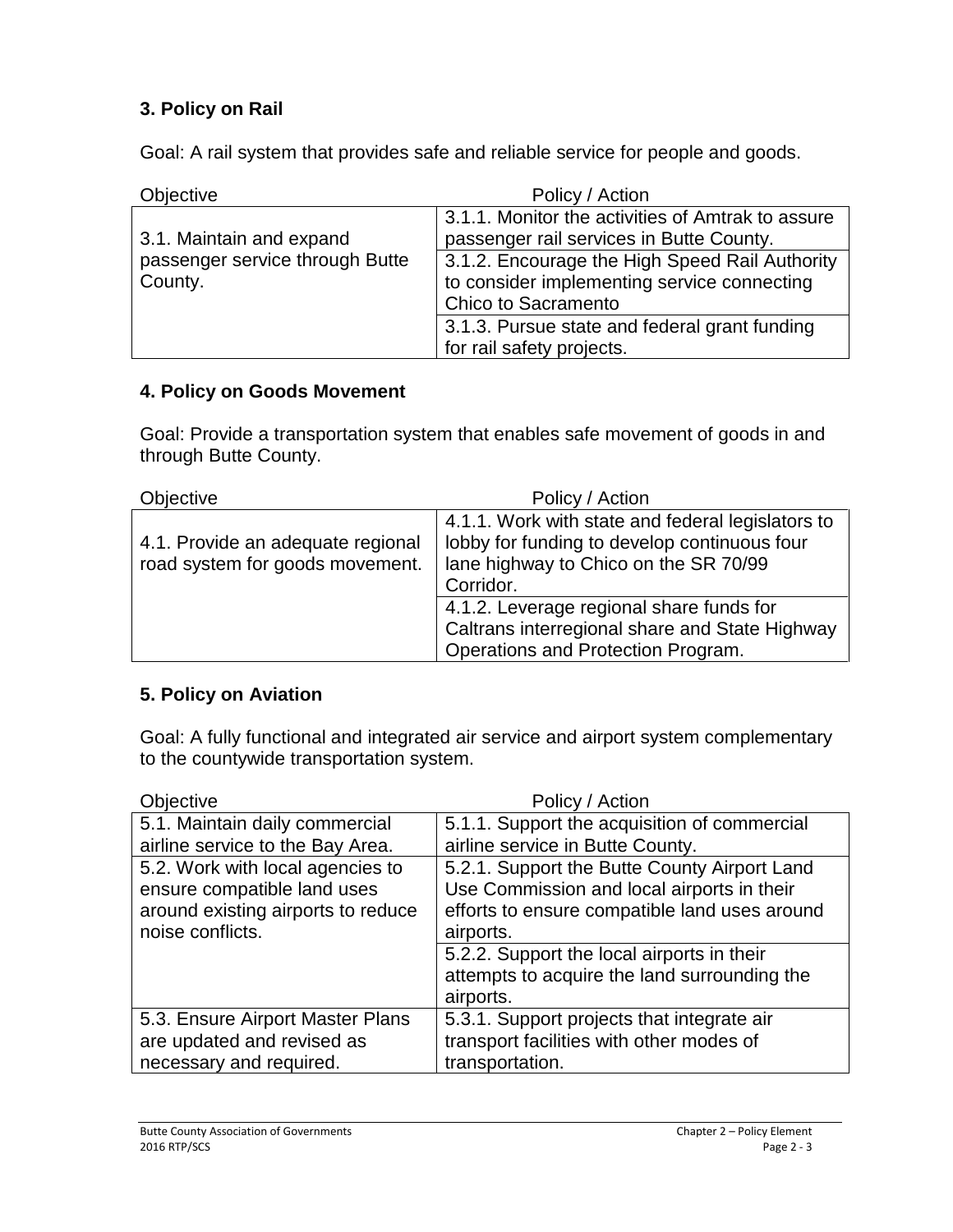## **6. Policy on Non-Motorized Transportation**

Objective **Policy** / Action 6.1 Work with local agencies to develop and construct bicycle and pedestrian facilities including access to transit. 6.1.1. Support the construction of bike facilities and access to transit as designated in the local alternative transportation plans. 6.1.2. Assist local jurisdictions in actively pursuing active transportation related funding. 6.1.3. Support projects and policies for bicycles on the fixed route transit system (bike racks, etc.). 6.1.4. Support local efforts in complete streets approach towards achieving active transportation project enhancements. 6.2 Assist local jurisdictions in pursuing grant funding. 6.2.1. Assist as requested in developing local alternative transportation plans. 6.2.2. Participate in local bicycle advisory committees.

Goal: A regional transportation system for bicyclists and pedestrians.

### **7. Policy on Intelligent Transportation System (ITS)**

Goal: Promote the use of ITS technologies in the planning and programming process.

| Objective                                                                                         | Policy / Action                                                                                                                                                                                    |
|---------------------------------------------------------------------------------------------------|----------------------------------------------------------------------------------------------------------------------------------------------------------------------------------------------------|
| 7.1 Maintain the North State ITS<br>System Deployment Plan.                                       | 7.1.1. Encourage the use of ITS technologies in<br>the project development process.<br>7.1.2. Encourage the state to provide resources<br>to manage and update ITS planning in the<br>north state. |
| 7.2 Apply Transportation Systems<br>Management (TSM) strategies to<br>projects where appropriate. | 7.2.1 Assist local agencies in evaluating the<br>impacts of TSM strategies.                                                                                                                        |

#### **8. Policy on Energy**

Goal: Reduce usage of nonrenewable energy resources for transportation purposes.

| <b>Objective</b>                                | Policy / Action                                                                                 |
|-------------------------------------------------|-------------------------------------------------------------------------------------------------|
| 8.1 Increase public transit and                 | 8.1.1. Increase transit service where feasible.                                                 |
| carpooling/vanpooling and<br>bicycling/walking. | 8.1.2. Support passage of ordinances that<br>provide for vanpooling and carpooling<br>programs. |
|                                                 | 8.1.3 Support passage of ordinances that<br>provide for park and ride lots.                     |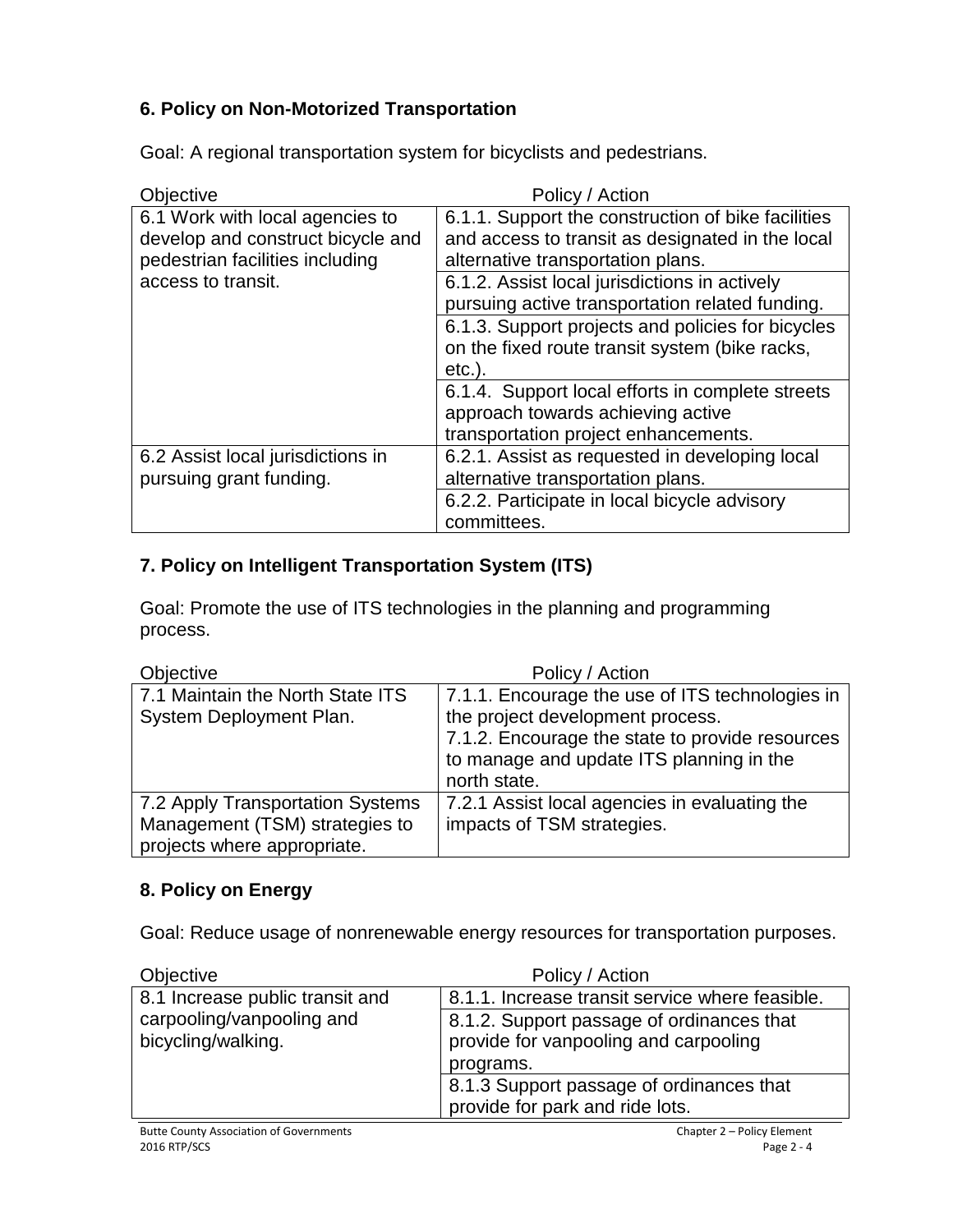## **9. Policy on Air Quality**

Goal: Achieve air quality standards set by the Environmental Protection Agency (EPA) and the State Air Resources Board.

| Objective                                             | Policy / Action                                  |
|-------------------------------------------------------|--------------------------------------------------|
| 9.1. Coordinate transportation                        | 9.1.1. Assist as requested by the Butte County   |
| planning with air quality planning                    | Air Quality Management District in developing    |
| at the technical and policy level.                    | the transportation-related portions of the State |
|                                                       | Implementation Plan for air quality.             |
|                                                       | 9.1.2. Provide technical assistance to local     |
|                                                       | jurisdictions in developing air quality analysis |
|                                                       | as needed for projects.                          |
|                                                       | 9.1.3 Support projects which demonstrate an      |
|                                                       | air quality benefit.                             |
| 9.2. Implement transportation                         | 9.2.1. Work with state to identify emissions     |
| requirements established by<br>Assembly Bill (AB) 32. | budget for Butte County.                         |
|                                                       | 9.2.2 Develop transportation projects that       |
|                                                       | reduce greenhouse gas emissions.                 |

### **10. Policy on Land Use Strategies**

Goal: Provide economical, long-term solutions to transportation problems by encouraging community designs which encourage walking, transit, and bicycling.

| <b>Objective</b>                                                            | Policy / Action                                                                                                                                                                                                                           |
|-----------------------------------------------------------------------------|-------------------------------------------------------------------------------------------------------------------------------------------------------------------------------------------------------------------------------------------|
| 10.1. Innovative land use and<br>transportation planning.                   | 10.1.1. Provide technical assistance and make<br>available BCAG Travel Demand Model as a<br>tool to assess road network to identify potential<br>solutions to improve traffic movement.<br>10.1.2. Assist as requested in evaluating land |
|                                                                             | use strategies.                                                                                                                                                                                                                           |
| 10.2. Plan future roads to<br>accommodate land uses at a<br>regional level. | 10.2.1. Assist member jurisdictions in taking a<br>regional approach in land use and developing a<br>road network that serves the entire region.                                                                                          |
|                                                                             | 10.2.2. Encourage all jurisdictions to actively<br>participate in the Regional Transportation Plan<br>Update process.                                                                                                                     |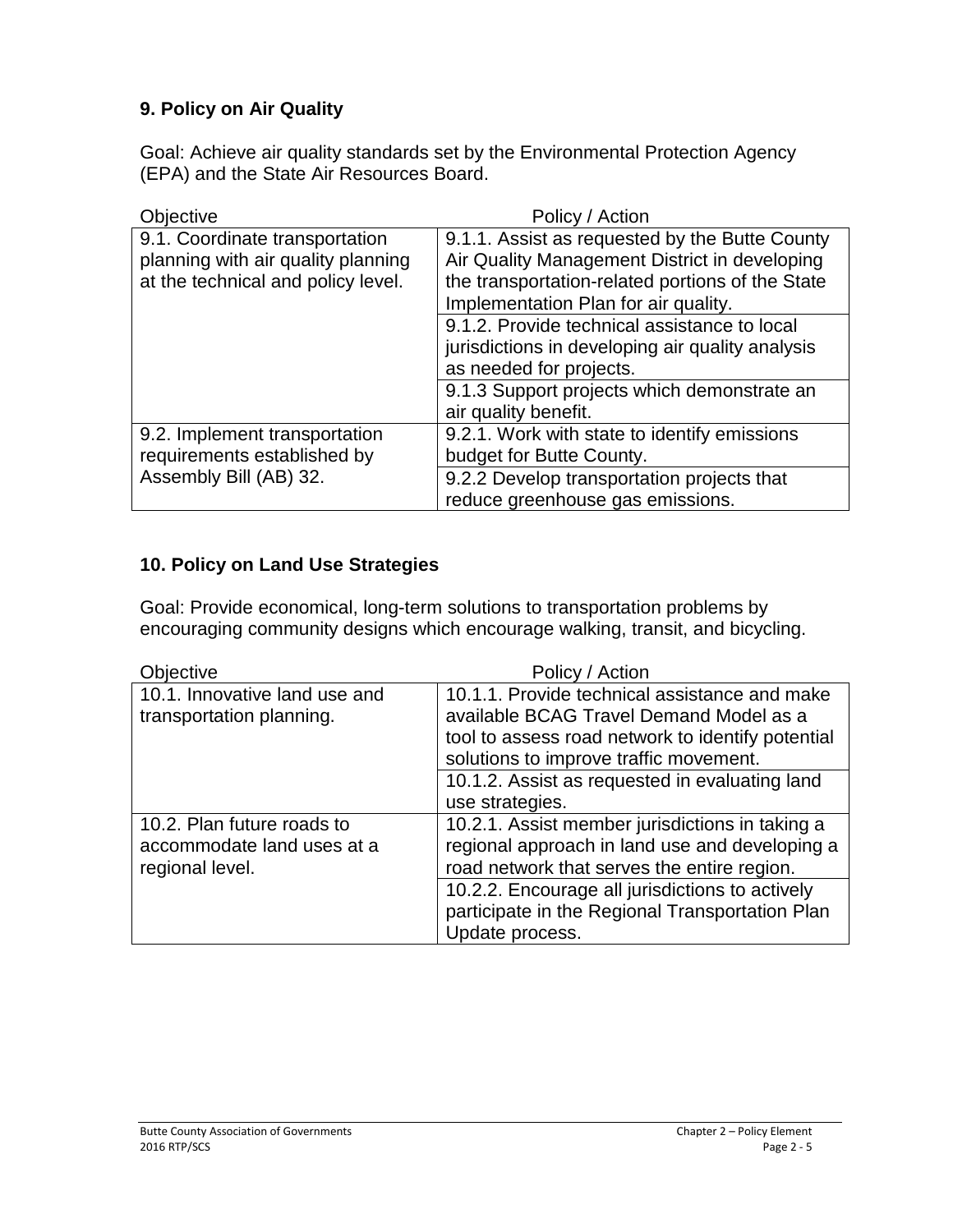| 10.3. Roads that are pedestrian<br>friendly encourage bicycle trips<br>and the use of the mass<br>transportation system. | 10.3.1. Assist member jurisdictions in<br>developing and implementing strategies and<br>design criteria that make new commercial and<br>residential developments friendly to pedestrians<br>and bicyclists. |
|--------------------------------------------------------------------------------------------------------------------------|-------------------------------------------------------------------------------------------------------------------------------------------------------------------------------------------------------------|
| 10.4. Preserve productive                                                                                                | 10.4.1 Consider impacts on prime farmland and                                                                                                                                                               |
| farmland and land that provides                                                                                          | areas that support protected wildlife.                                                                                                                                                                      |
| habitat for rare, endangered or                                                                                          | 10.4.2 Encourage participation in Butte                                                                                                                                                                     |
| threatened species.                                                                                                      | Regional Conservation Plan (BRCP).                                                                                                                                                                          |
| 10.5. Ensure Goals and Policies                                                                                          | 10.5.1 Assist the cities, town and county during                                                                                                                                                            |
| are consistent at both the regional                                                                                      | their General Plan updates to ensure that the                                                                                                                                                               |
| and local levels.                                                                                                        | plans are consistent with the RTP and BRCP.                                                                                                                                                                 |

# **11. Policy on Transportation Financing**

Goal: Develop and support financing strategies that provide for continuous implementation of the Regional Transportation Plan projects and strategies.

| <b>Objective</b>                   | Policy / Action                                 |
|------------------------------------|-------------------------------------------------|
| 11.1. Develop and adopt policies   | 11.1.1. Provide technical assistance to local   |
| that will provide adequate funding | jurisdictions in the development of             |
| resources for all transportation   | transportation financing mechanisms.            |
| modes and strategies.              | 11.1.2. Consider cost efficiency / cost benefit |
|                                    | ratio in project evaluation criteria.           |
| 11.2. Work with Cities and County  | 11.2.1 Work with cities, town and county to     |
| on development of a regional road  | identify potential options for funding          |
| network fee program.               | transportation system maintenance and           |
|                                    | improvements on the regional road network.      |
|                                    | 11.2.2. Develop funding shortfall needs         |
|                                    | assessment for state highways, local streets    |
|                                    | and roads for Butte County.                     |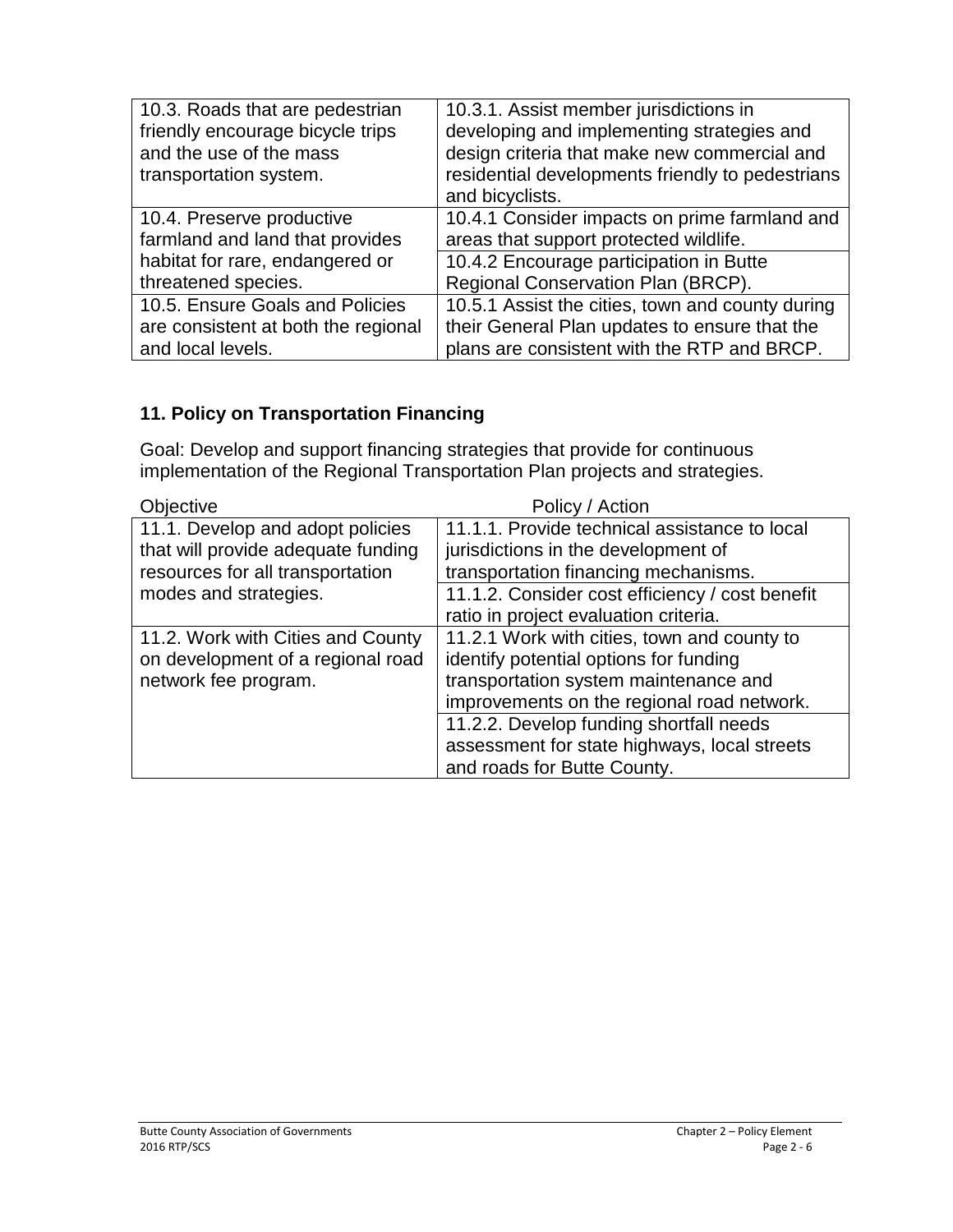# **12. Policy on Outreach and Coordination**

Goal: Provide a forum for participation and cooperation in transportation planning and facilitate relationships for transportation issues that transcend jurisdictional boundaries.

| Policy / Action                                               |
|---------------------------------------------------------------|
| 12.1.1. Evaluate transportation impacts of land               |
| use and development proposals as requested.                   |
| 12.1.2. Provide technical assistance in the                   |
| preparation of transportation financing                       |
| mechanisms as requested.                                      |
| 12.1.3. Assist in the preparation of local general            |
| plans.                                                        |
| 12.2.1. Involve the local, state, and federal                 |
| agencies and elected officials in the                         |
| transportation planning process.                              |
| 12.2.2. Promote consistency between the                       |
| Regional Transportation Plan and local and                    |
| state level plans.                                            |
| 12.3.1. Use the BCAG newsletter for                           |
| transportation planning education.                            |
| 12.3.2. Conduct workshops and information                     |
| sessions for transportation planning and                      |
| projects.                                                     |
| 12.3.3 Utilize the internet to facilitate the                 |
| dissemination of transportation projects and                  |
| information on the planning process.                          |
| 12.3.4 Follow BCAG's Public Participation Plan<br>procedures. |
|                                                               |

### **13. Policy on Quality of Travel and Livability**

Mobility Goal: The transportation system should provide for convenient travel options for people and goods and maximize its productivity. The system should reduce both the time it takes to travel as well as the total costs of travel.

Reliability Goal: The transportation system should be reliable so that travelers can expect relatively consistent travel times from day-to-day for the same trip by mode(s).

System Preservation and Safety Goal: The public's investment in transportation should be protected by maintaining the transportation system. It is critical to preserve and ensure a safe regional transportation system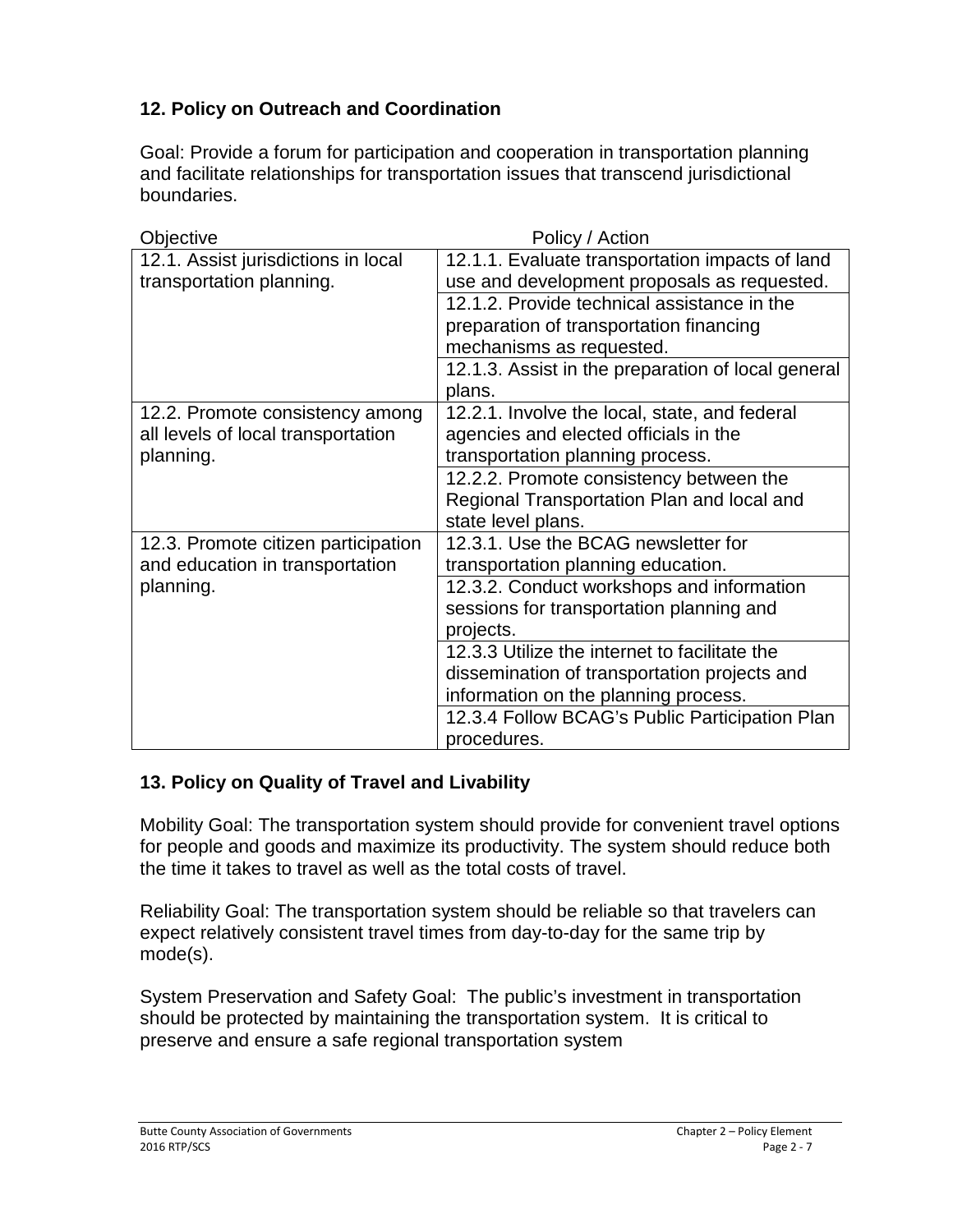| Objective                                                                | Policy / Action                                                                     |
|--------------------------------------------------------------------------|-------------------------------------------------------------------------------------|
| 13.1. Assist in efforts which                                            | 13.1.1. Tailor transportation improvements to                                       |
| enhance mobility for the region.                                         | better connect people with jobs and other                                           |
| The system should provide for                                            | activities such as "Smart Mobility" concepts to                                     |
| convenient travel options for                                            | increase system efficiencies and strive to                                          |
| people and goods and maximize                                            | reduce GHGs.                                                                        |
| its productivity. The system should                                      | 13.1.2. Provide convenient travel choices                                           |
| reduce both the time it takes to<br>travel as well as the total costs of | including transit, driving, ridesharing, walking,<br>and biking.                    |
| travel.                                                                  | 13.1.3. Preserve and expand options for                                             |
|                                                                          | regional freight movement.                                                          |
|                                                                          | 13.1.4. Increase the use of transit, ridesharing,                                   |
|                                                                          | walking and biking in major corridors and                                           |
|                                                                          | communities.                                                                        |
|                                                                          | 13.1.5 Provide transportation choices to better                                     |
|                                                                          | connect the Butte County region with                                                |
| 13.2. Assist in efforts which                                            | neighboring counties and tribal nations.<br>13.2.1. Employ new technologies to make |
| enhance reliability for the region.                                      | travel more reliable and convenient.                                                |
| The system should be reliable so                                         | 13.2.2. Manage the efficiency of the                                                |
| travelers can expect relatively                                          | transportation system to improve traffic flow.                                      |
| consistent travel times from day-to-                                     |                                                                                     |
| day for the same trip by mode(s).                                        |                                                                                     |
| 13.3. Assist in preserving the                                           | 13.3.1. Work towards keeping the region's                                           |
| transportation system and safety.                                        | transportation system in a good state of repair.                                    |
| The public's investment in                                               | 13.3.2. Work towards reducing bottlenecks and                                       |
| transportation should be protected                                       | increase safety by improving operations.                                            |
| by maintaining the system to                                             | 13.3.4 Improve emergency preparedness                                               |
| preserve it and ensure a safe                                            | within the regional transportation system.                                          |
| system.                                                                  |                                                                                     |

# **14. Policy on Sustainability**

Goal: Incorporate Sustainable Community Strategies into the regional transportation planning process which works towards social equity, a healthy environment and a prosperous economy.

| Objective                            | Policy / Action                                |
|--------------------------------------|------------------------------------------------|
| 14.1. Work towards a                 | 14.1.1. Create equitable opportunities for all |
| transportation system that is        | populations regardless of age, ability, race,  |
| designed to provide an equitable     | ethnicity, or income.                          |
| level of transportation services for | 14.1.2. Ensure access to jobs, services, and   |
| all populations.                     | recreation for populations with fewer          |
|                                      | transportation choices.                        |
| 14.2. Work towards a                 | 14.2.1. Develop transportation improvements    |
| transportation system that leads to  | that respect and enhance the environment.      |